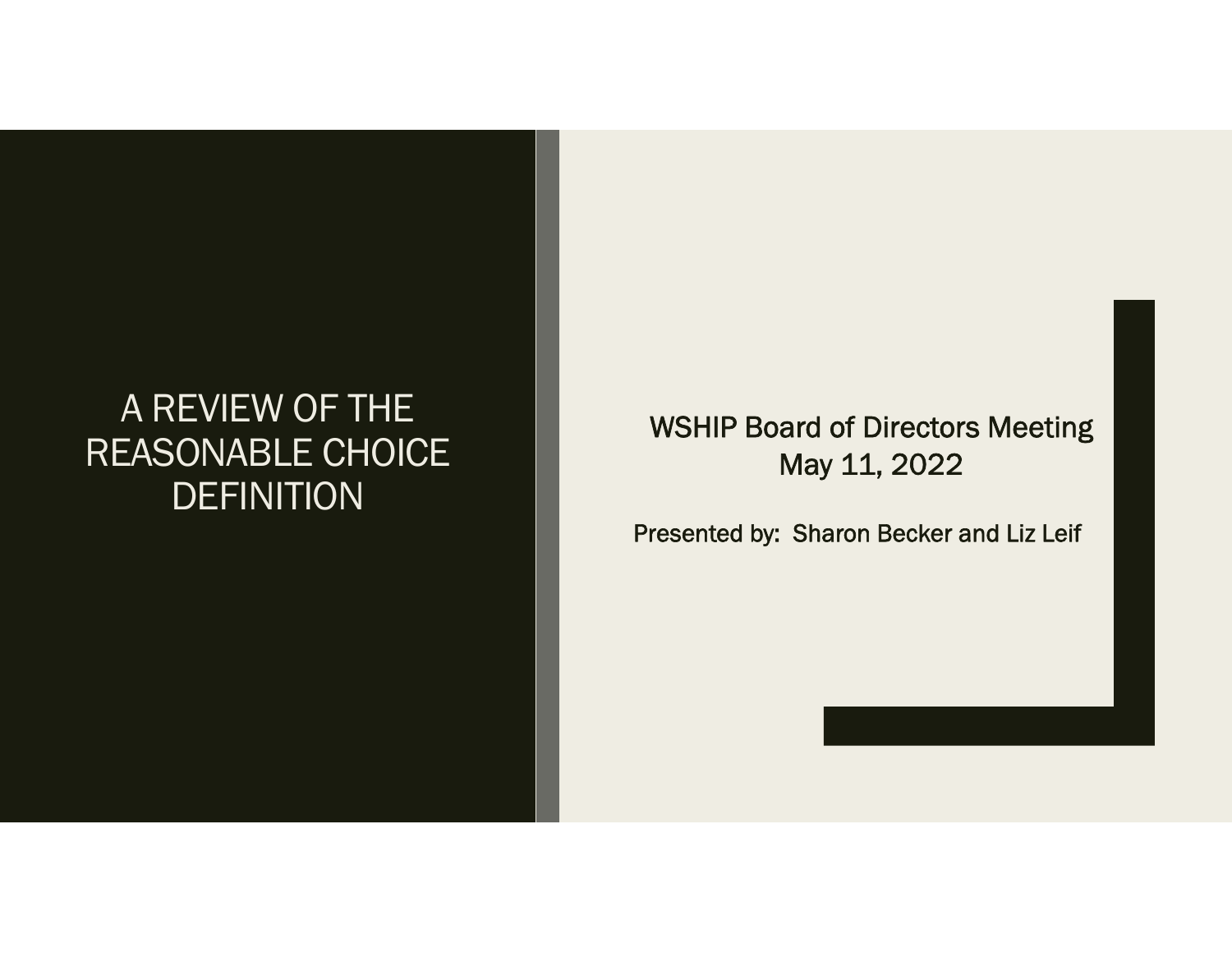## Reasonable Choice Project

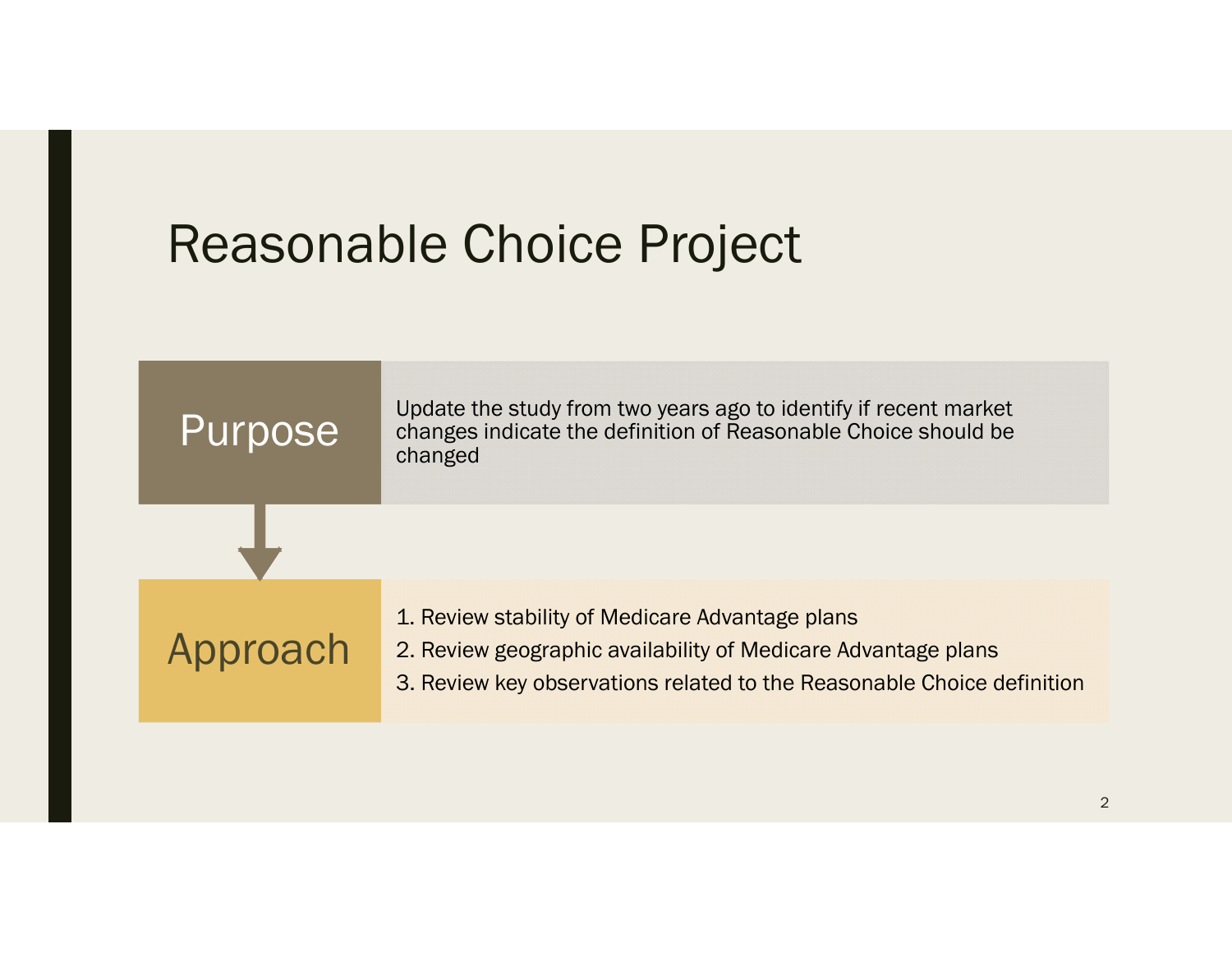### Background

In 2009, WSHIP's statute was amended to limit Medicare plan eligibility to Medicareeligibles who live in counties without "Reasonable Choice" of MA plans

#### AND

Medicare-eligibles who live in counties with reasonable choice but their health care provider is not included in MA network

The definition of reasonable choice was largely driven by concerns about instability in the MA market and consumer complaints about MA plans that were prevalent at the time

To administer the criteria, WSHIP's actuary conducts an MA plan analysis each year to determine the counties that meet the statute's definition of reasonable choice

Counties with reasonable choice in 2022:

• Clark, Cowlitz, Island, King, Kitsap, Lewis, Pierce, Snohomish, Spokane, Thurston, Whatcom, and Yakima

Changes to the definition of reasonable choice require legislative action; no changes have been made to date

During WSHIP's review of the definition in 2020, the OIC did not consider the market fully stable enough to advocate for a change in the definition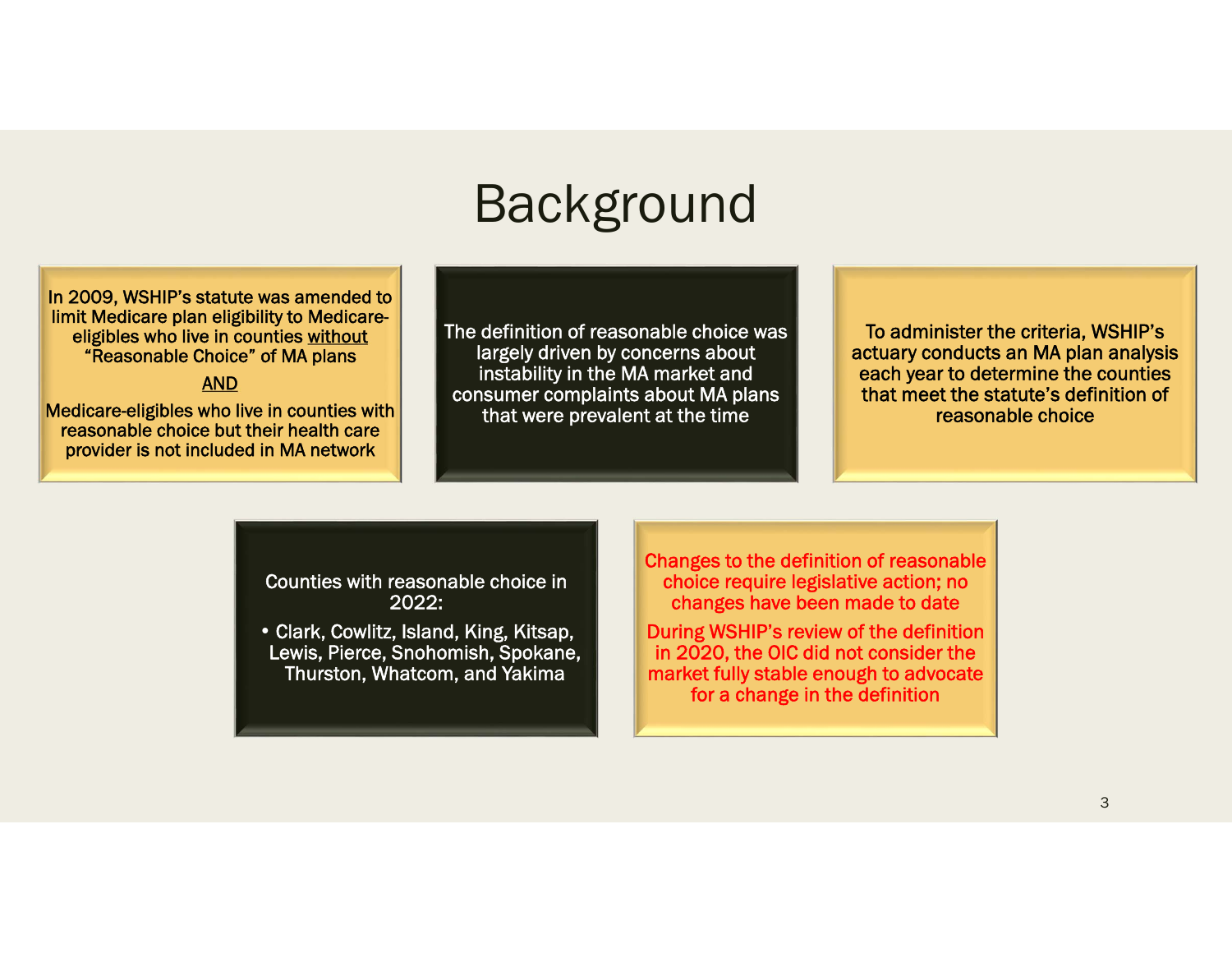## Definition of Reasonable Choice

### Defined in RCW 48.41.100 (1)(c)

- A person does not have access to a reasonable choice of plans unless the person has a choice of health maintenance organization or preferred provider organization Medicare Part C plans offered by at least three different carriers that have had provider networks in the person's county of residence for at least five years.
- The plan options must include <u>coverage at least as comprehensive as a Plan F Medicare Supplement</u> plan combined with Medicare Parts A and B.
- The plan options must also provide access to adequate and stable provider networks that make up-todate provider directories easily accessible on the carrier web site, and will provide them in hard copy, if requested.
- In addition, if no health maintenance organization or preferred provider organization plan includes the health care provider with whom the person has an established care relationship and from whom he or she has received treatment within the past twelve months, the person does not have reasonable access.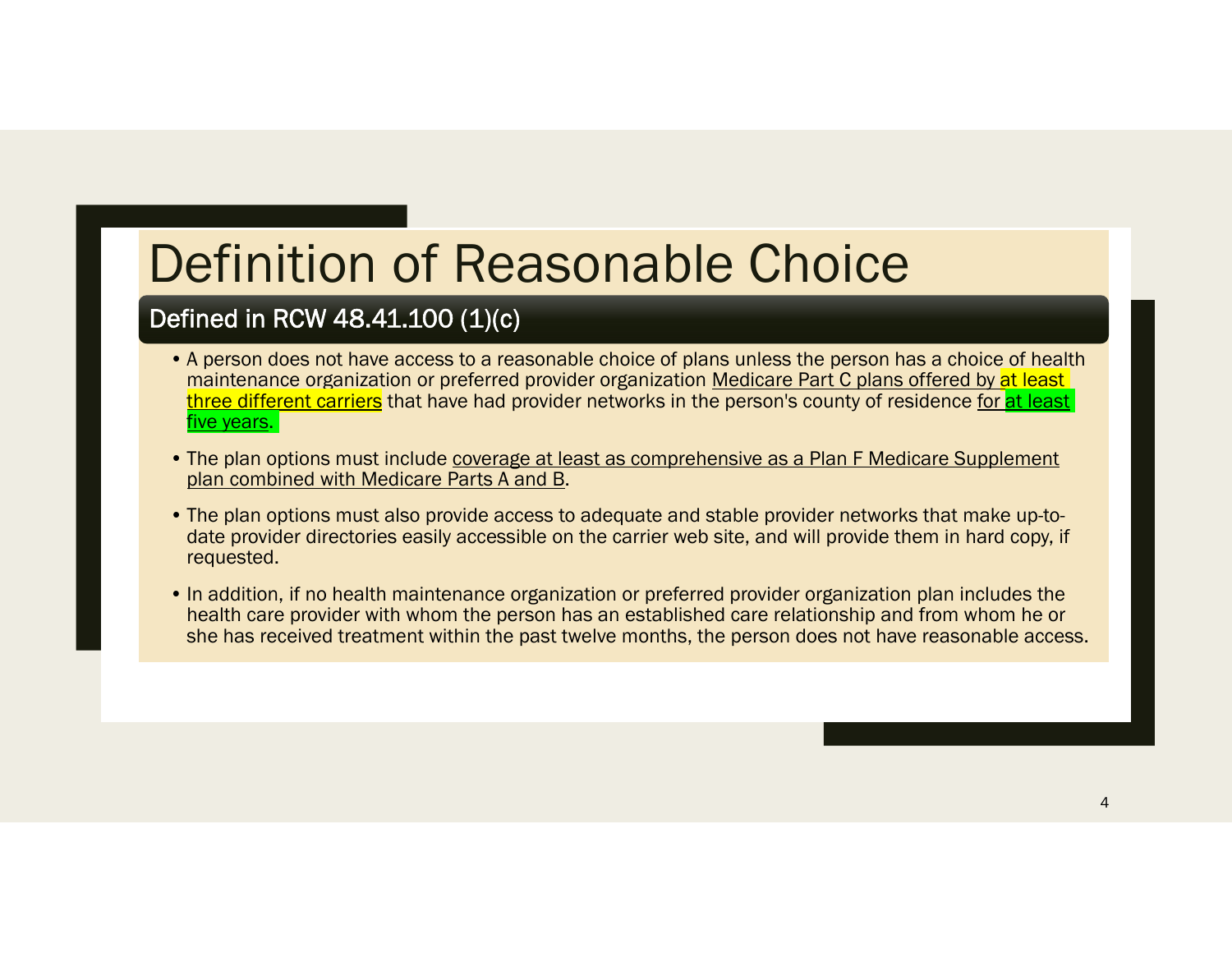### **Observations**

#### Has there been a recent pattern of instability among the carriers offering MA plans?

- The 21 MA carriers available in 2022 have been marketing in WA for:
	- At least 10 years 8 plans
	- •5 to 9 years – 7 plans
	- 1 to 4 years 6 plans
- An additional 8 plans have come and gone in the past 10 years
- Conclusion: There is some instability, but many carriers are consistently available. This is not significantly different from observations of two years ago.

### Do smaller counties have consistent access to MA plans?

- 15 counties had no MA carrier at some point in the last 10 years
- An additional 8 counties had only 1 MA carrier at some point in the last 10 years
- Conclusion: No. Nearly 60% of WA counties (23 out of 39) have had no access or access to only one MA carrier at some point in the last 10 years. This is slightly improved from two years ago when it was 67%.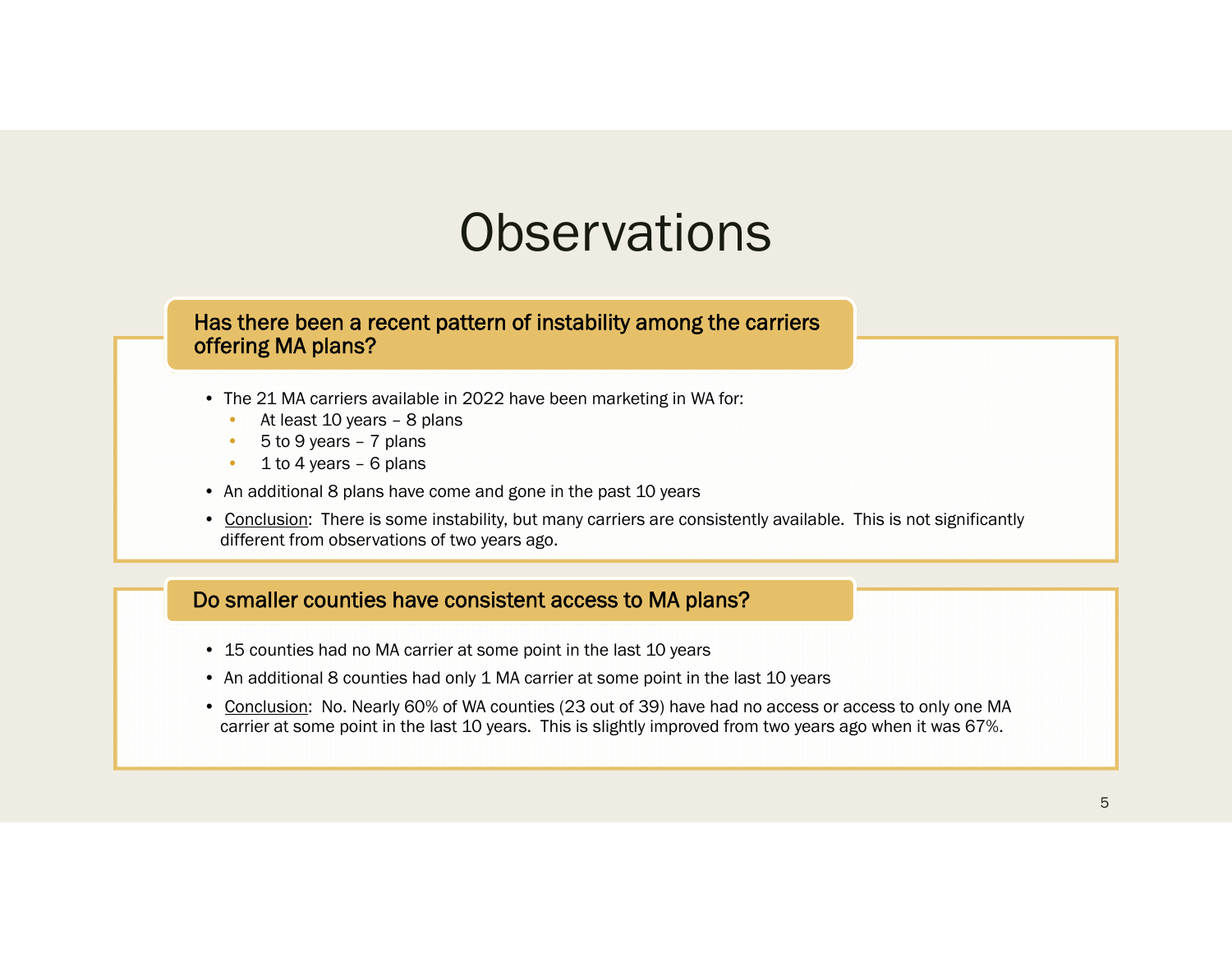

# TEN-YEAR HISTORY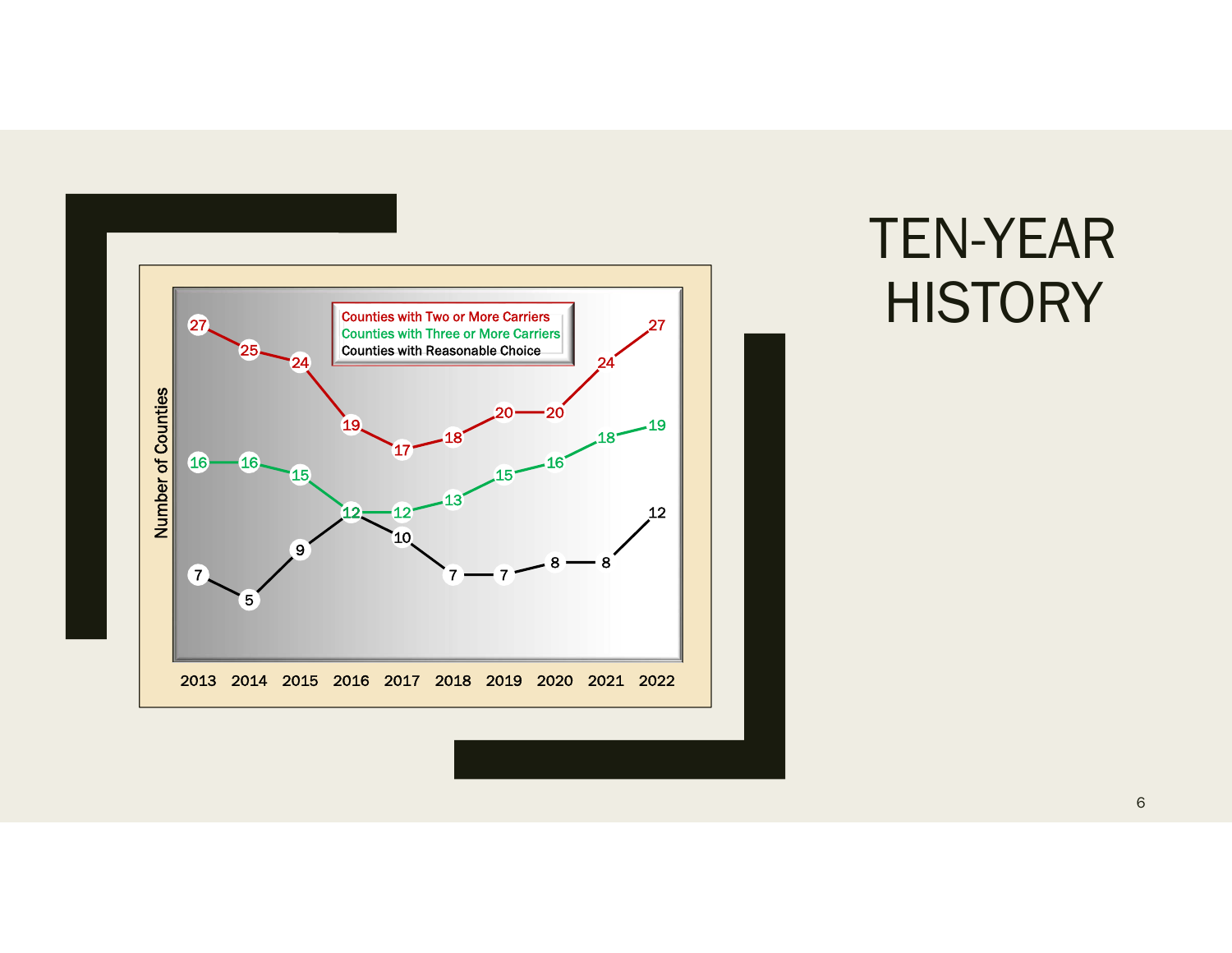## Additional Observations

| <b>Five-Year Requirement</b>     | • For 2022, six carriers did not meet the 5-year requirement<br>• 2 had three years<br>• 1 had two years<br>• 3 were new in 2022                                                                    |
|----------------------------------|-----------------------------------------------------------------------------------------------------------------------------------------------------------------------------------------------------|
| <b>Three Carrier Requirement</b> | For 2022, 6 counties had 2 carriers that met the 5-year<br>$\bullet$<br>requirement<br>• Clallam, Douglas, Grant, Grays Harbor, Jefferson,<br>Wahkiakum                                             |
| <b>Provider Participation</b>    | • In 2021, 20% of persons who applied and enrolled in<br>WSHIP's Medicare plan lived in a county with reasonable<br>choice but their health care provider was not included in a<br>MA plan network. |